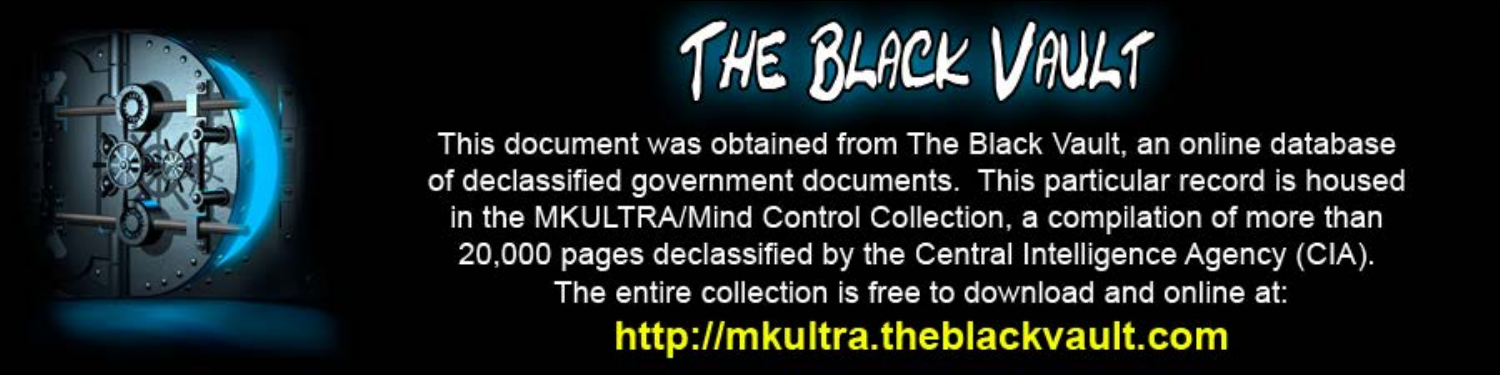

 $A/B$ , 3, 2/118

To: Files

Subject: SI and H Experimentation, 11 September 1951  $(Building 13, Room 5)$ 

Supplementing report dated 11. September 1951. and the writer accompanied, Lto Room 5, Building 13.

Having conducted the first part of this experiment with fon 4 September 1951, it was desirous that we complete the effort with

Avoiding all previous discussion of what experiment we were attempting to complete, both subjects were induced into a deep state of SI. The particularly in paining control of both subjects, began to create, particularly in the approximation consisting of several items. sisting of several items. The was instructed, while still under SI, that upon direction, both she and production. would be in another location attending a social gathering. They would experience all the pleasures such as an orchestra, dancing, and fraternizing fully. This hallucination was induced successfully and progressed according to plan until the was instructed that she was hearing an <u>orchestra</u> in the background. For some reason or other yet unknown, because suddenly awakened and stated very simply, "I don't hear any music". She was again quickly induced into a deep state of SI and instructed to remain quiet. Addressing the same instructions were given her. Where upon, she awakened and stated "I don't hear it either". was an<br>Stational Control again induced into a deep state and both her and awakened.

Feeling that the techniques used may have been in error, it was decided that the same attempt would be made individually. Both subjects were again induced into SI. hnvited!  $\mathbf{z}$ ato Room 8 while still under SI in order to separate the two subjects. The writer again attempted to disassociate with her surroundings and attempted to have her experience the same social gathering as before. This progressed according to plan with the again asked to comment on the music she heard until **T** from an adjoining room, where upon she awakened and stated "I<br>still don't hear it". The angle and stated "I were re-<br>quested to return to Room 5 and both subjects were subsequently awakened.

As usual, the subjects were then acquainted with the experience in its entirety and told exactly what we were attempting to accomplish. Since we had hoped to beable to have the subjects



机动 监卫的的